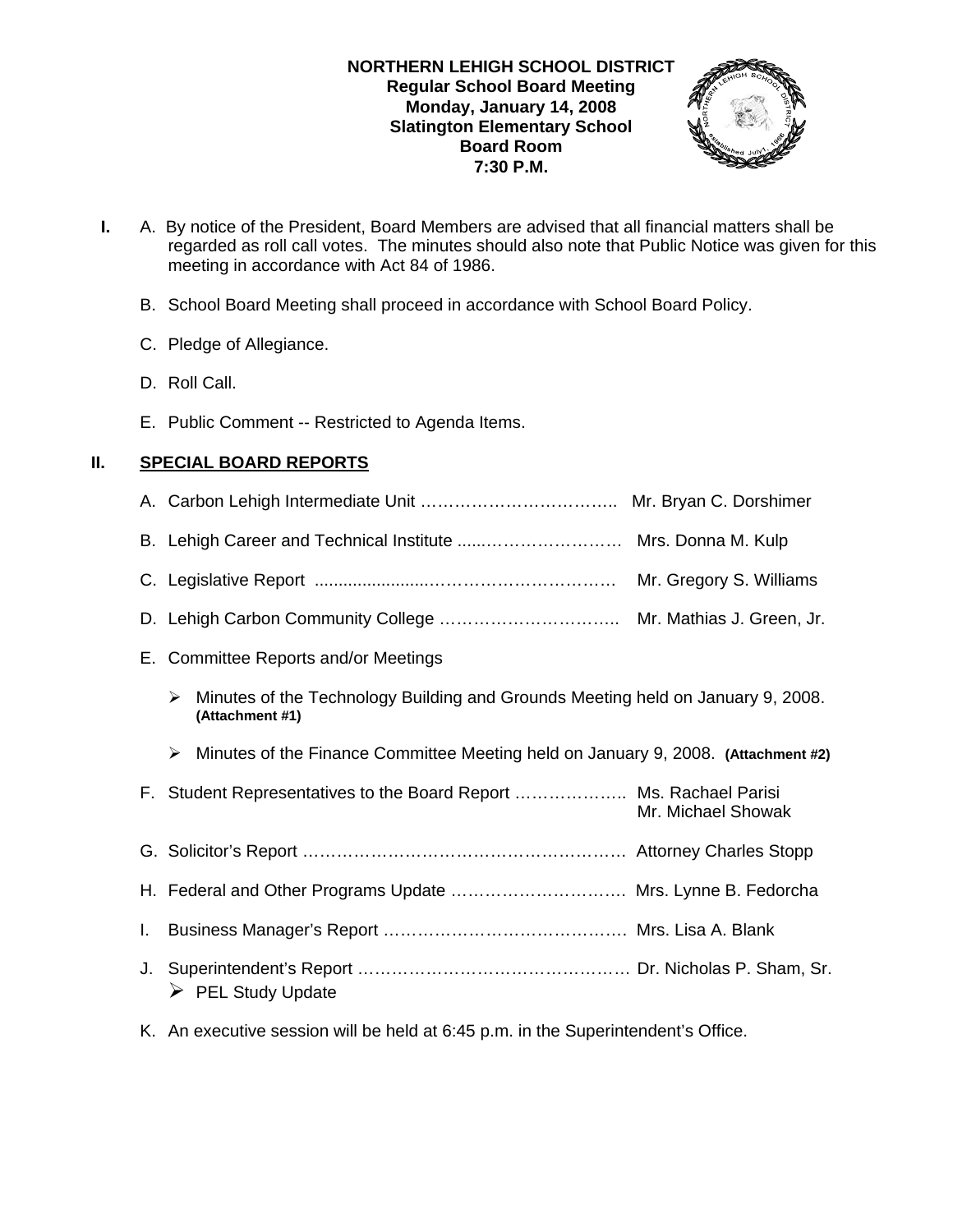#### **III. PERSONNEL**

#### A. Substitute - Instructional

Approve the following substitute teachers for the 2007-2008 school year at the 2007-2008 substitute teacher rates as approved on the Supplementary Personnel Salary Schedule:

Ashley Barber - History

# **IV. CONFERENCES**

A. Heather Rehrig – 2008 Annual Conference National Association of School Psychologists – February 5 – 9, 2008 – New Orleans, LA – Registration: \$190.00, Lodging: \$690.00, Meals: \$225.00 – Total Approximate Cost: \$1,105.00 – Funding: Curriculum and Instruction Budget (Ms. Rehrig is a presenter at the 2008 National Conference) **(Attachment #3)**

# **V. POLICY**

- A. Board Policy First Reading
	- 1. Approve school board policy #220 Pupils Student Expression/Distribution and Posting of Materials, as presented after first reading. **(Attachment #4)**

# **VI. CURRICULUM AND INSTRUCTION**

# **VII. OLD BUSINESS**

#### **VIII. NEW BUSINESS**

A. Approve the Memorandum of Understanding between the Northern Lehigh School District and the Clerical Group as presented. **(Attachment #5)**

#### B. State Ethics Commission

The Northern Lehigh School District Board of School Directors designates Sherri A. Molitoris to receive and file Form SEC-1, Statement of Financial Interests from the Northern Lehigh School District Board members and designated employees as required by law, and the Northern Lehigh School District Board of Directors requires: the Superintendent, Director of Curriculum and Instruction, Director of Special Education, Business Manager, Director of Support Services, District Solicitor, Elementary Principals, Middle School Principal, Transition High School/Middle School Assistant Principal, High School Assistant Principal, High School Principal, Technology Coordinator, Assistant Technology Coordinator, Food Services Director, and School Psychologists to file Form SEC-1, as required by the regulations of the State Ethics Commission.

# **IX. FINANCIAL**

- A. Approve the Following Financial Reports:
	- 1. General Fund month of December
	- 2. NLMS Student Activities Account month of November and December
	- 3. NLHS Student Activities Account month of December
- B. Approve the Following List of Bills:
	- 1. General Fund months of December